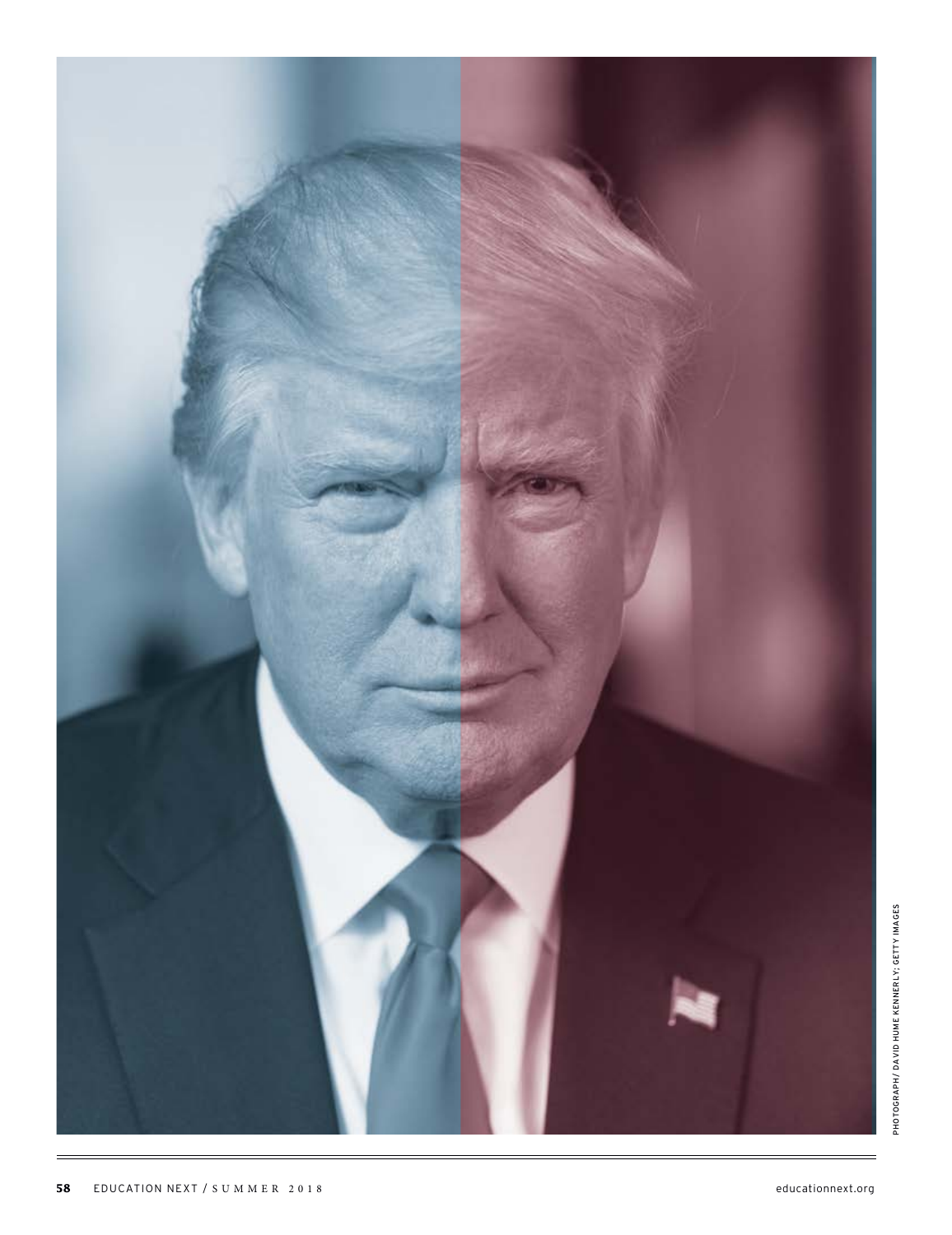# Trump and the NATION'S SCHOOLS

# ASSESSING THE ADMINISTRATION'S EARLY IMPACT ON EDUCATION

Presidential candidate Donald J. Trump did not emphasize education policy during his campaign, though he proposed a \$20 billion program to promote school choice, derided Common Core, and even floated the idea of eliminating the U.S. Department of Education. As for higher education, Trump expressed concern over student debt and proposed a partial loan-forgiveness program. Observers suggested that, as president, he might roll back Obama's tough enforcement guidelines on campus sexual assault. How have Trump's policies stacked up against promises in his first year as president? What effect has his administration had on the nation's schools and colleges so far? In this forum, Lindsey M. Burke of the Heritage Foundation's Center for Education Policy argues that the administration has already made some positive strides, while Shavar Jeffries, president of Democrats for Education Reform, contends that Trump's policies have only harmed children and schools.

A STRONG START ON ADVANCING REFORM

by LINDSEY M. BURKE



**SCHOOLS ARE QUINTESSENTIALLY LOCAL INSTI-TUTIONS** that the distant federal government is illequipped to shape. Indeed, that government at any level delivers schooling could be at the heart of lackluster academic outcomes. Since the 1960s, combined federal, state, and local per-pupil spending has nearly tripled in real terms. The returns on this massive investment, as judged by the performance of high school students on the National Assessment of (continued on page 60)

HARMFUL POLICIES, VALUES, AND RHETORIC by SHAVAR JEFFRIES



**AFTER LITTLE MORE THAN A YEAR,** President Donald J. Trump's policies, values, and rhetoric have had a negative impact on our nation's most vulnerable schoolchildren, particularly low-income students and students of color. This adverse effect is especially pronounced in five areas: oversight of federal education law; enforcement of federal guarantees of educational equity; budget and tax policy; the rescinding of the Deferred Action for Childhood (continued on page 60) ( Arrivals (DACA) policy; and (continued on page 61)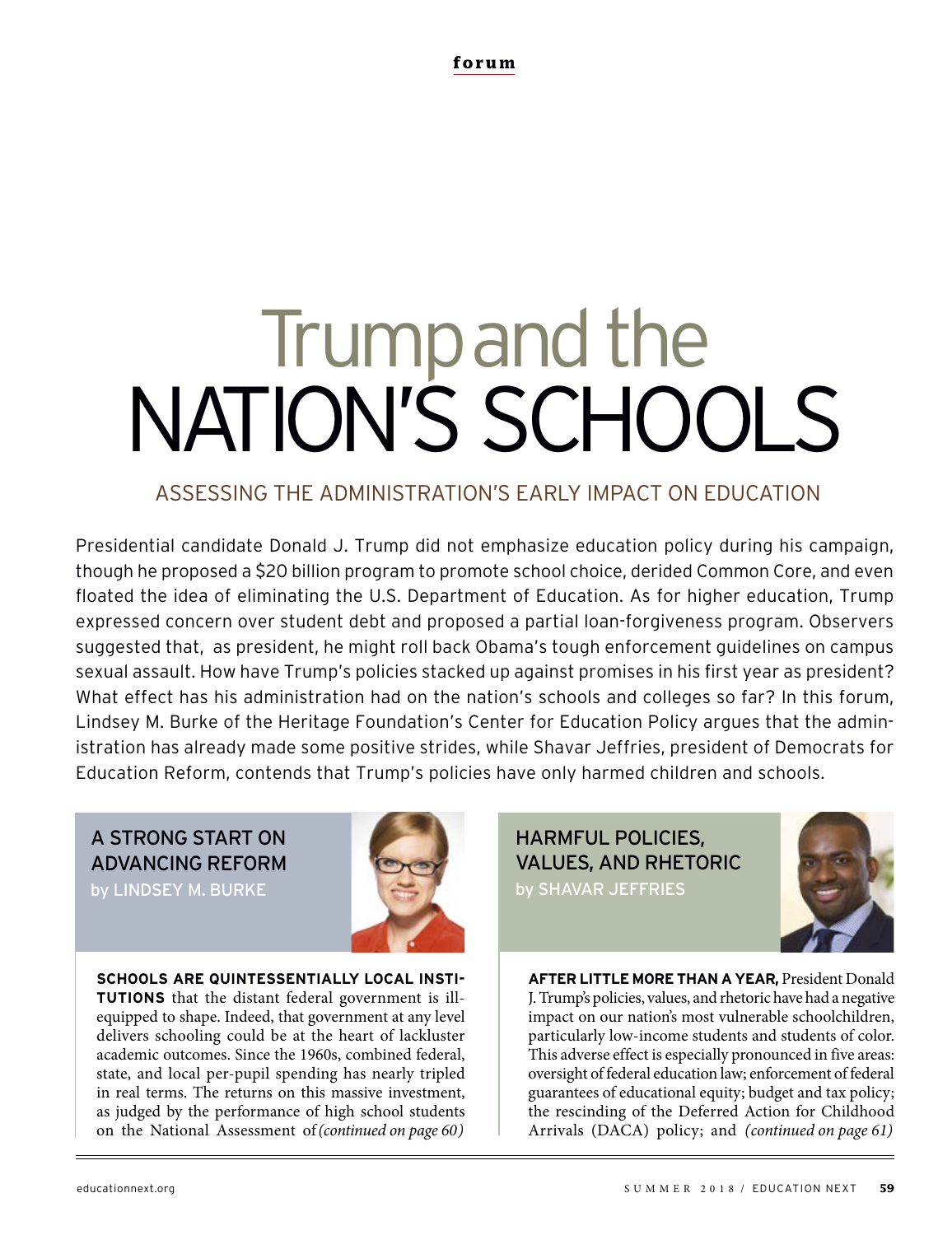# **forum** TRUMP EFFECT BURKE

#### **BURKE**

(CONTINUED FROM PAGE 59 )

Educational Progress, have been meager at best. In his inaugural address on January 20, 2017, Donald J. Trump acknowledged this disconnect, noting that the U.S. education system is

"flush with cash" but leaves students "deprived of knowledge." Yet, there is only so much that can—or should—be done by the residents of 1600 Pennsylvania Avenue or the denizens of the Department of Education (DOE). The federal government simply does not have the constitutional authority, the financing stake (K–12 education is 90 percent state and locally funded), or the capacity to manage education across the country. But there are certain reforms that can and should be taken by the administration and Congress because they are under the

school, but the eligibility of anyone (such as a grandparent) to contribute to a student beneficiary's account can also boost a family's purchasing power.

Under the new law, 529 savers can withdraw up to \$10,000 per year free of federal (and in some cases state) taxes to pay tuition expenses at an elementary or secondary private school. The economic benefit for families could add up substantially: holdings in 529 plans currently stand at \$275 billion, up from just \$2.4 billion in 1996. Critics of the new provision have argued that it fails to adequately extend benefits to children from lowincome families, who may not have the financial means to save for tuition. States should address this issue by adopting universal education-choice options for all families (and many state-based programs are already geared specifically to low-income children

The Tax Cuts and Jobs Act, signed into law by the president in December 2017, makes K–12 private-school tuition eligible for 529 savings plans. These plans are tax-neutral savings accounts whose interest is not subject to federal taxes.

purview of the federal government or would begin the process of unwinding federal intervention in education; in little more than a year, the Trump administration has made considerable strides in that direction.

Broadly, the administration shaped K–12 and higher education in three primary ways in 2017: through policy changes in conjuncby virtue of means testing). But here again, the ability for anyone to contribute to a designated beneficiary's 529 means children from low-income families are not limited to funds their parents can contribute. By equalizing the tax treatment of K–12 and higher-education savings, the new law advances school choice without increasing direct federal (continued on page 62)

tion with Congress; through considerable rescissions of Obama-era regulations; and through rhetorical markers on a variety of issues affecting education.

## **Policy Changes**

One of the most consequential reforms to unfold over the past year is also one of the most recent: the expansion of school choice through a change to 529 college savings accounts. The Tax Cuts and Jobs Act, signed into law by the president in December 2017, incorporated an amendment offered by Republican senator Ted Cruz of Texas that makes K–12 private-school tuition eligible for 529 savings plans. These plans are tax-neutral savings accounts whose interest is not subject to federal taxes. Moreover, 34 states and the District of Columbia (D.C.) offer parallel state tax deductions and credits for 529 plan contributions, making them attractive savings vehicles. Families who choose to pay for K–12 expenses using their 529 accounts will clearly have less time to save for kindergarten than for high



**Education secretary Betsy DeVos speaks during a January 18 rally as part of National School Choice Week.**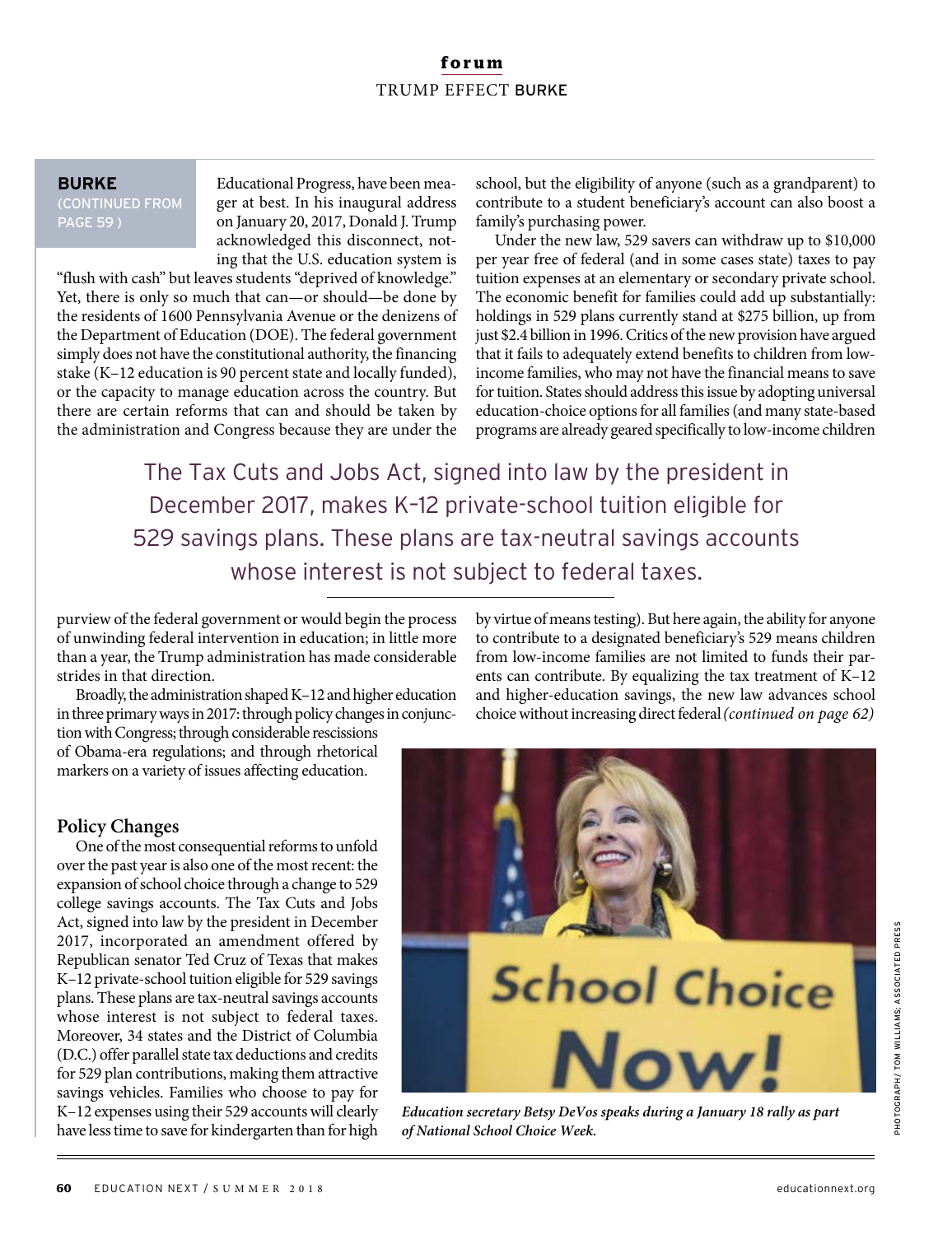# **forum** TRUMP EFFECT JEFFRIES

#### **JEFFRIES**

(CONTINUED FROM PAGE 59)

Trump's embrace of bigoted rhetoric and action that challenges the identities of students who are racial, ethnic, or religious minorities.

## **Oversight of ESSA**

While the Every Student Succeeds Act (ESSA) of 2015 provides states with more flexibility than its predecessor law, No Child Left Behind, the Trump administration has failed to enforce key provisions of ESSA that Congress carefully wrote into statute. For example, as pointed out last year by Republican John Kline of Minnesota, an ESSA co-author and former chair of the House Committee on Education and the Workforce,

educational equity, particularly when state and local governments have fallen short of meeting their responsibilities. U.S. Secretary of Education Betsy DeVos has rolled back the regular practice of the education department's Office for Civil Rights (OCR) of probing further into civil rights complaints for evidence of larger, systemic violations. This change means that students who are harmed by state and local civil-rights violations will be far less likely to see those abuses remedied unless they, their parents, or someone else acting on their behalf files a direct and formal complaint. In March, DeVos also eliminated an appeals process for students claiming discrimination and shortened the time period in which claimants can file evidence with investigators.

Trump administration officials have also undercut protec-

Betsy DeVos has rolled back the practice of probing civil-rights complaints for evidence of larger, systemic violations, which means that students who are harmed by state and local civil-rights violations will be far less likely to see those abuses remedied.

"Arizona and New Hampshire recently passed laws that violate ESSAby permitting individual school districts to choose which assessments to administer." Subsequently, the Department of Education (DOE) approved Arizona's plan despite the violation. Approval of New Hampshire's plan is still pending; however, none of DOE's feedback thus far indicates that the state's apples-to-oranges approach to comparing schools will pose an obstacle to the plan's approval. This means that in Arizona, New Hampshire, and other states, different schools will be rated according to different indexes from a long list of possible options. Those of us who advocate for accountability as a means to expand educational opportunities for students from historically disadvantaged groups fear this federal policy approach will lead districts with poor student-achievement outcomes to select menu options that mask achievement gaps, which in turn will lead to a misdirection of resources and attention away from schools that most need them. This policy is simply illustrative. The administration has also approved or given encouraging signals to plans that violate clear ESSA statutory mandates to disaggregate student-achievement outcomes by race and family income and for English language learners and students with disabilities; to test all students in grades 3–8; and to assess at least 95 percent of all students.

# **Civil Rights Rollback**

One of the most important roles of the federal government vis-à-vis U.S. public education is ensuring civil rights and

tions against sexual abuse on college campuses. Last summer, Candice Jackson, the acting head of the OCR, dismissed the severity of the issue by asserting that 90 percent of such allegations on campus "fall into the category of 'we were both drunk,' 'we broke up, and six months later I found myself under a Title IX investigation, ...'" a statement for which she subsequently apologized. In September, DOE rescinded Obama-era guidance requiring more-stringent procedures for dealing with campus-based sexual assaults. The administration has also revoked rules and guidance dealing with other issues, including Obama-era protections for transgender students, and it is in the process of reviewing guidance aimed at preventing discriminatory school discipline on which, in testimony before Congress, DeVos said she would "defer to the judgment of state and local officials."

## **Proposed Budget Cuts**

My forum partner points out that budgets are "aspirational documents." It's true that the budget drafts of any White House are usually ignored by Congress, but they reveal values and priorities. In its proposed FY2018 budget, the Trump administration called for slashing almost \$10 billion in aid to K–12 and higher education, potentially resulting in the elimination of afterschool programs, substantial cuts to career and technical education programs, fewer supports for teachers, and instability of the Pell Grant Program. Trump did propose increases to the federal Charter Schools Program, (continued on page 63)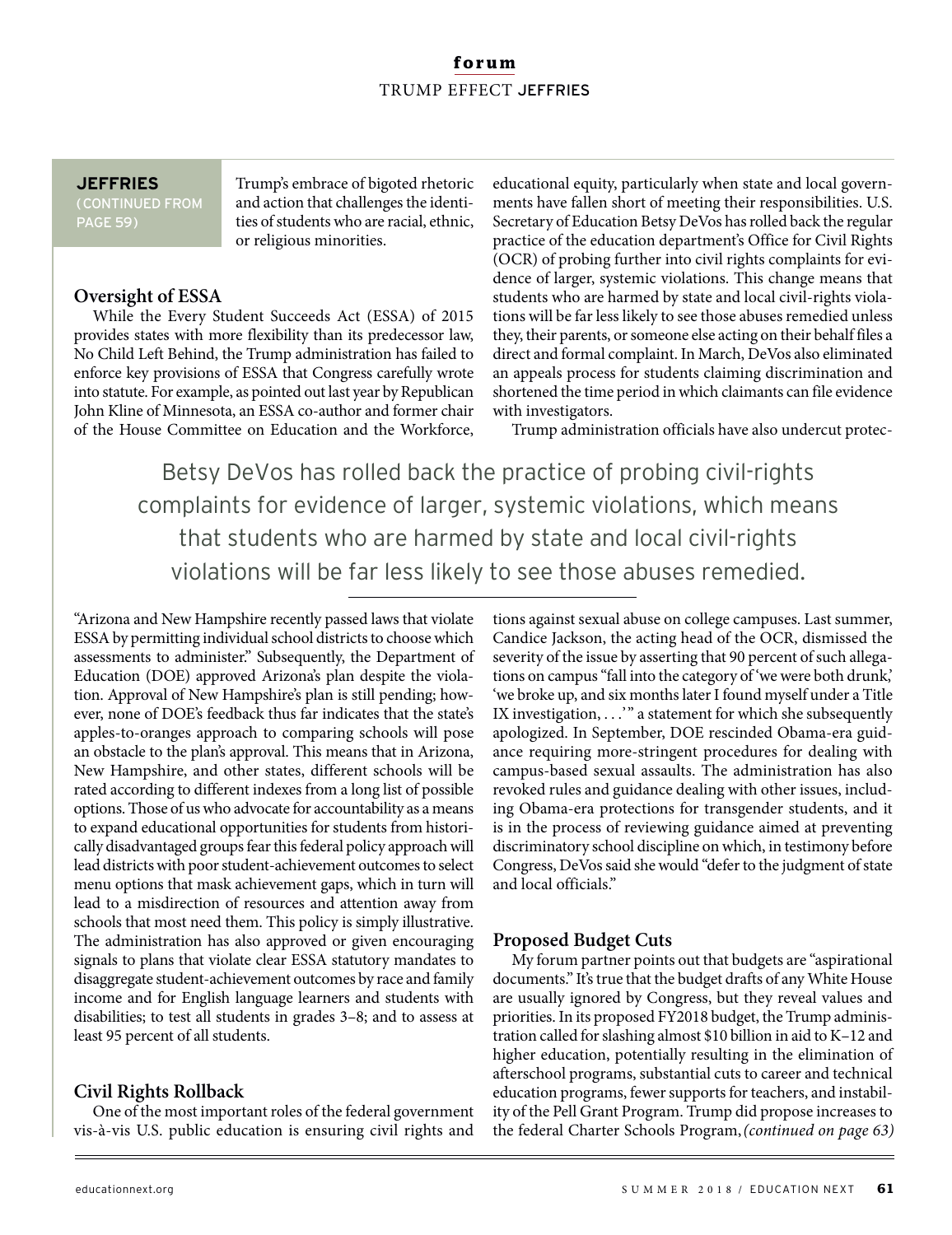## **forum** TRUMP EFFECT BURKE

#### **BURKE** (CONTINUED FROM PAGE 60)

intervention in education.

Trump also advanced school choice by signing into law a reauthorization of the D.C. Opportunity Scholarship Program, putting that

program on solid footing after eight years of opposition—in the form of budget eliminations and reauthorization fights from the Obama administration. It is appropriate for the federal government to fund the D.C. program since the district is under the jurisdiction of Congress. Students there, along with Native American children attending Bureau of Indian Education (BIE) schools and children from military families,

education and justice would now "treat a student's gender identity as the student's sex for purposes of enforcing Title IX." The Trump administration reversed this guidance, which had conditioned access to federal funding on schools allowing students who identify as transgender to use the bathrooms and locker rooms of their choice. The Trump departments of justice and education issued a joint letter rescinding the policy, restoring decisions about this sensitive issue to local school leaders and parents, who can work together to find accommodations for all affected parties.

On the question of sexual assault on campus, the Obama administration issued a "Dear Colleague" letter in 2011 alerting colleges and universities that they should use a "preponderance

Secretary of Education Betsy DeVos is working on a replacement for the Obama administration's guidance on sexual assault cases, in an effort to better protect both those who make charges of sexual assault and those who are accused of it.

are the few eligible populations to whom the federal government has a unique obligation to provide education services.

## **Regulatory Rollback**

The Trump administration has arguably had the most success on the education-reform front in its work to repeal and rescind Obama-era education regulations.

With the backing of congressional Republicans, the administration came out of the gate swinging against prescriptive regulations on the Every Student Succeeds Act (ESSA) that the Obama administration had put in place in November 2016. Congress used the Congressional Review Act to pass a repeal of a regulation requiring that states rate teacher-training programs based on their graduates' evaluation results and another regulation dealing with accountability measures. The president signed both into law in April 2017. The accountability rule was especially prescriptive and would have required states to assign each school a single summative performance rating based on a complicated set of indicators while also dictating methods for intervention in struggling schools. Both regulations were clearly beyond the purview of the federal government and not in keeping with the spirit of ESSA, which, ostensibly, sought to restore some control over education to the states.

Similarly, the new administration deferred to local authorities on policies pertaining to gender identity. Prior to leaving office, the Obama administration expanded the reach of Title IX by reinterpreting the law, which bars discrimination on the basis of sex, arguing that it applied to gender identity. The administration informed schools across the country that the departments of of evidence" standard—rather than the more stringent "beyond a reasonable doubt" standard—when adjudicating sexual assault cases. The guidance created an unequal balance of power, stacking the deck in favor of the accuser and significantly weakening the due process rights of the accused. In September 2017, the Trump DOE rescinded the guidance, and Secretary of Education Betsy DeVos has indicated that she will be working on a replacement for the rule, in an effort to better protect both those who make charges of sexual assault and those who are accused of it.

#### **Rhetorical Markers**

Apart from its direct actions, the Trump administration's rhetorical support for various measures, such as apprenticeship programs, continues to shape civic debate and inform congressional efforts. The White House has lauded the promise of school choice—a stark departure from the Obama years. While Obama was moderately supportive of public-school choice options such as charters, he was hostile toward private-school options such as the D.C. scholarship program. Trump, by contrast, appointed a secretary of education who had spent decades working to advance education choice for families, and his administration has attempted to advance school choice through federal policy as appropriate. The administration has also hinted at pursuing other school-choice proposals in the coming year, including a \$1 billion initiative to provide education savings accounts to military families. In my view, the federal government should have a limited role in advancing school choice through policy (military choice, the D.C. scholarship program, and choice for children attending BIE schools being among (continued on page 64)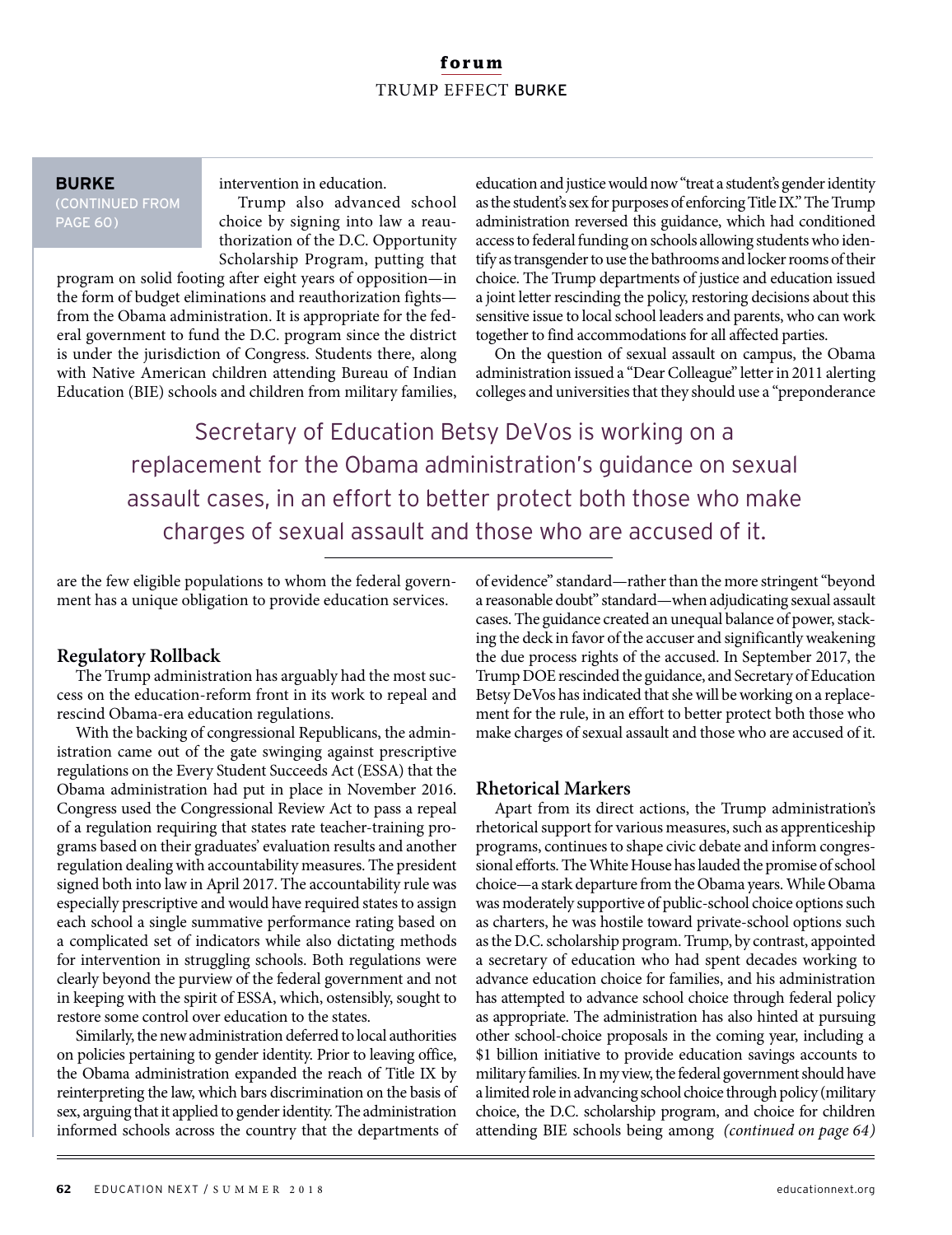# **forum** TRUMP EFFECT JEFFRIES

## **JEFFRIES**

(CONTINUED FROM PAGE 61)

but these relatively small boosts were overshadowed by the massive reductions he wanted. In fact, Trump's cuts would harm even the public charter schools he purports

to support: charters rely on Title II teacher-preparation grants to train their educators, and Trump wanted to eliminate the federal appropriation for that program. Given that he is now proposing to arm teachers, I must ask: why isn't there enough money to train teachers to teach, when there's suddenly enough to train them to be sharpshooters?

In March, Congress finally passed a bipartisan spending bill

billion to \$5 billion in funding directly to public schools for services to students with disabilities and for vital support personnel such as school nurses and counselors. Research shows that children with access to Medicaid are more likely to graduate from high school and complete college than their peers who lack coverage.

In addition, Trump's "starve the beast" tax policies are likely to pressure Congress to make deep education cuts in the future. The recently enacted Tax Cuts and Jobs Act will reduce revenue, portending large decreases in federal discretionary spending. The Congressional Budget Office estimates the tax bill will add \$1.5 trillion to the deficit over

The Congressional Budget Office estimates the tax bill will add \$1.5 trillion to the deficit over 10 years, which will ultimately require severe, across-the-board reductions in domestic programs. Trump has already signaled that he favors billions in cuts to education.

that rejected Trump's divisive and reckless spending priorities. None of Trump's proposed education cuts were enacted—in fact, overall education funding saw a slight increase and, at the same

time, important new investments were made in consensus education reforms including high-quality public charter schools.

Furthermore, the social safety net that supports vulnerable children and families is in jeopardy under the Trump administration. The ongoing efforts of the Republican-dominated House to slash Medicaid, dismantle the Affordable Care Act, and cut key social services programs would negatively affect school readiness and opportunities to learn for millions of students. More than one third of U.S. children, for example, rely on Medicaid for their healthcare coverage and for screening and treatment of vision and hearing problems, developmental delays, and other conditions that, left unaddressed, can have an adverse impact on short- and long-term academic achievement. Medicaid also provides \$4 10 years. This deficit spending will ultimately require severe, across-the-board reductions in domestic programs, and Trump has already signaled, in both (continued on page 65)



**Protesters gather on Capitol Hill to oppose Trump's decision to end the Obama administration's DACA policy.**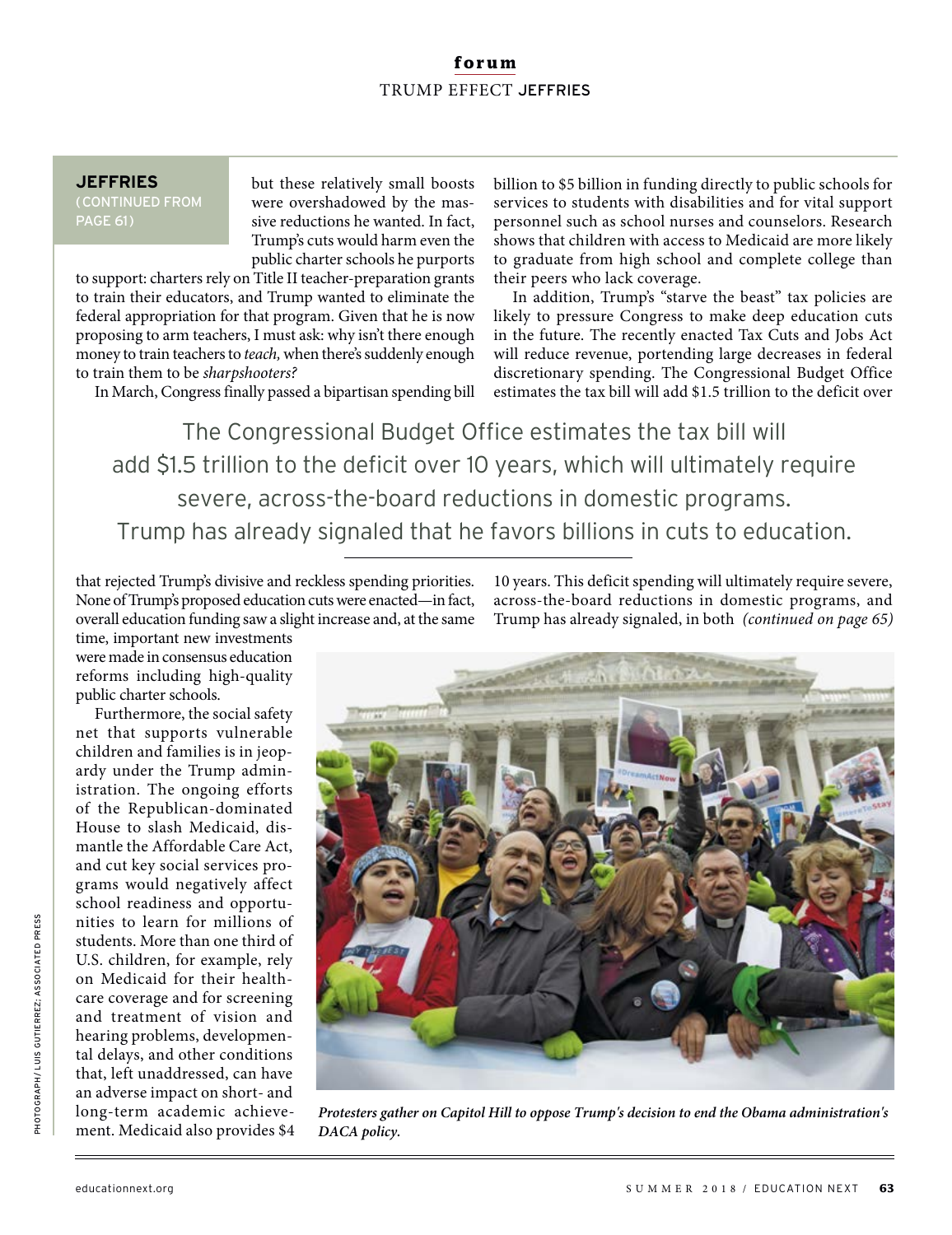## **forum** TRUMP EFFECT BURKE

# **BURKE**

(CONTINUED FROM PAGE 62)

the few exceptions). However, the administration's rhetorical support for school-choice initiatives should bolster such efforts in the states.

## **The White House Budget**

Budgets are aspirational documents. Although Congress rarely, if ever, implements a White House budget as written, the president's funding plan sets the tone for the administration's priorities on a host of issues. The Trump administration's FY2019 budget request proposes a 5 percent reduction in spending on programs managed by DOE, eliminating grants focused on a variety of K–12 and higher-education programs, and ultimately reducing spending for the agency by \$3.6 billion. The administration's FY2018 budget went further, targeting Board of Education decision, which allowed public-sector unions, including teachers unions, to collect fees even when an employee declines membership. The members of the court, including Trump appointee Neil Gorsuch, heard oral arguments in Janus v. AFSCME in late February and appear poised to follow the administration's advice.

But without question, there is more to be done. Although the administration is constrained by the parameters of the law, the education department should continue to allow for as much flexibility for states as possible. ESSA was intended to create such flexibility on a host of measures after more than a decade of ineffective prescription ordered by No Child Left Behind. If California wants to simply identify underperforming schools on the state's dashboard, as its accountability plan suggests, or if Arizona wants to allow schools to use any standardized test that fits their needs rather than a statewide

In my view, the federal government should have a limited role in advancing school choice through policy, but the administration's rhetorical support for school-choice initiatives should bolster such efforts in the states.

reductions in federal education spending totaling \$9 billion, which would have amounted to a 13 percent cut in the DOE's \$68 billion annual budget. That recommended cutback signaled a serious commitment to lessening federal intervention in education—a necessary condition for restoring state and local control. Had Congress adhered to the White House's budget request, the proposal would have been the largest single-year percentage cut in the department's discretionary budget since President Ronald Reagan's 1983 budget proposal.

The administration's budget remained an aspirational document in 2017, and it appears the same will happen in 2018. The omnibus appropriations bill passed by Congress in late March flouted the White House's proposal by increasing, rather than decreasing, federal spending. The bill increased DOE's budget by \$3.9 billion, to \$70.9 billion, representing a 6 percent increase over 2017. The administration had rightly sought reductions in that budget, aiming to begin the process of restoring state and local control of education. Yet Congress, once again, continued the federal education-spending spree.

## **More to Be Done**

There are already indications that the administration will continue its efforts to shape education policy. In December 2017, the Trump administration filed an amicus brief urging the U.S. Supreme Court to overturn the 1977 Abood v. Detroit test, as ESSA's pilot option also allows, DOE should move out of the way of these state laboratories. (So far, the approval process for state accountability plans indicates the department is doing just that.) Ultimately, the administration should work with Congress to empower states to opt out of the law altogether and apply their share of ESSA funding toward state and local priorities. It should also work to advance choice for military families, for children in D.C., and for children attending BIE schools. And it should work with Congress to dramatically reduce higher-education subsidies and to reform accreditation, decoupling that process from federal financing in a step toward restoring it as a voluntary, meaningful practice.

In sum, within a year's time the administration has repealed onerous guidance associated with ESSA that would have infused a level of prescription on par with what prevailed under NCLB; restored decisions about school bathroom policy to localities; worked to ensure due process for the accused in cases of sexual assault allegations on college campuses; and advanced school choice in an appropriate way through existing federal policy, reauthorizing the D.C. Opportunity Scholarship Program, and empowering families across the country with choice through expanded 529 savings plans. All of these reforms augur positive change for American education because they have put control in the hands of those closest to the students the policies affect, thus moving federal education policy in the right direction.

That's a pretty strong start.  $\blacksquare$